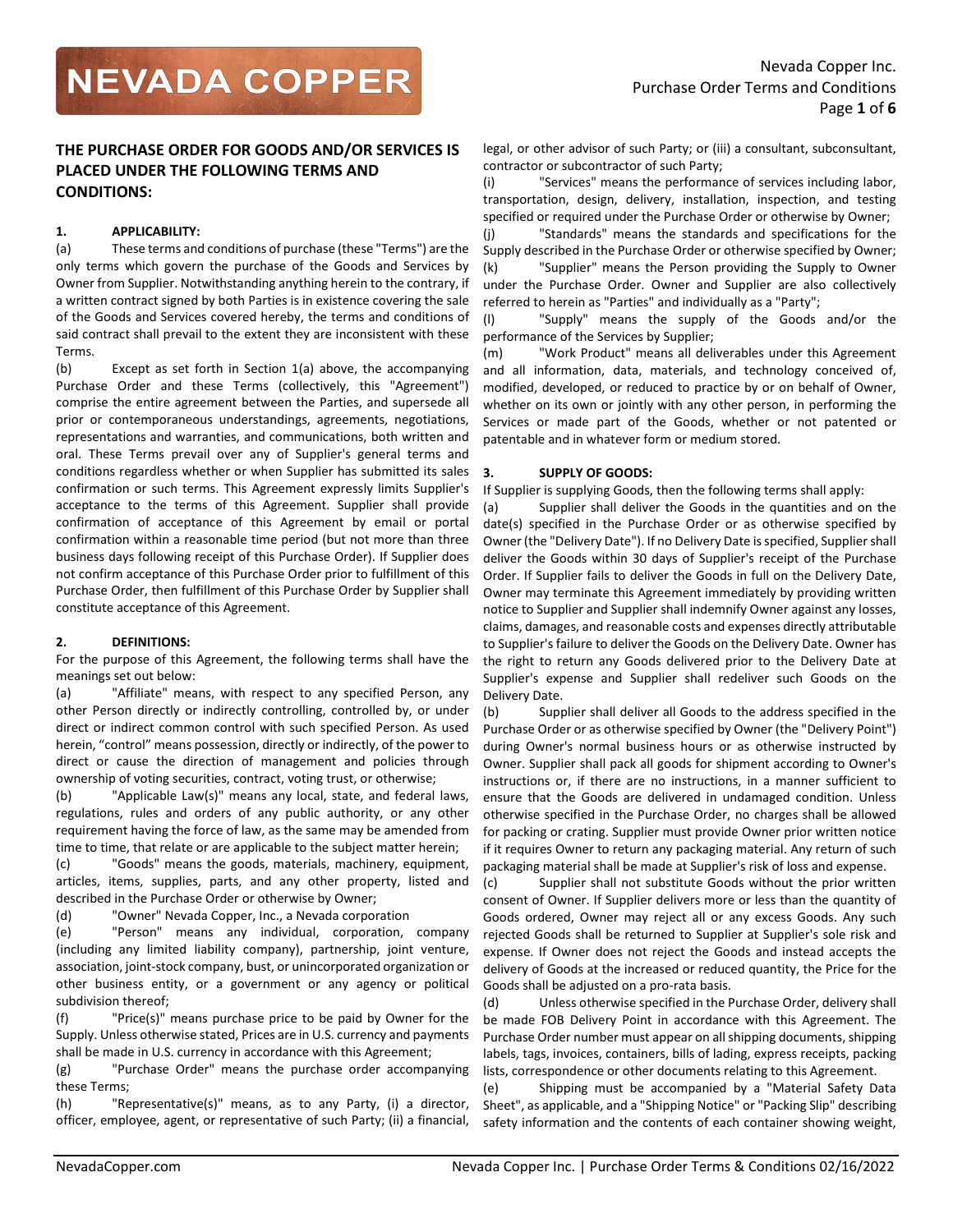quantity, and purchase order number.

(f) Transportation charges invoiced must be supported by carrier's original receipted bill.

(g) Title and risk of loss for the Goods shall pass to Owner upon delivery of the Goods to the Delivery Point.

(h) Owner has the right to inspect the Goods on or after delivery. Owner, at its sole option, may inspect all or a sample of the Goods, and may reject all or any portion of the Goods if it determines the Goods are nonconforming or defective. If Owner rejects any portion of the Goods, Owner has the right, effective upon written notice to Supplier, to: (i) rescind this Agreement in its entirety; (ii) accept the Goods at a reasonably reduced price; or (iii) reject the Goods and require replacement of the rejected Goods. If Owner requires replacement of the Goods, Supplier shall, at its expense, promptly replace the nonconforming or defective Goods and pay for all related expenses, including, but not limited to, transportation charges for the return of the defective goods and the delivery of replacement Goods. If Supplier fails to timely deliver replacement Goods, Owner may replace them with goods from a third party and charge Supplier the cost thereof and terminate this Agreement for cause pursuant to Section 5. Any inspection or other action by Owner under this Section shall not reduce or otherwise affect Supplier's obligations under this Agreement, and Owner shall have the right to conduct further inspections after Supplier has carried out its remedial actions.

## **4. PERFORMANCE OF SERVICES:**

If Supplier is supplying Services, then the following terms shall apply:

(a) Supplier shall provide the Services to Owner as described and in accordance with the schedule set forth on the Purchase Order and in accordance with this Agreement.

(b) Supplier shall ensure that all Persons, whether employees, agents, subcontractors, or anyone acting for or on behalf of the Supplier, are properly licensed, certified or accredited as required by Applicable Law and are suitably skilled, experienced and qualified to perform the Services.

(c) Supplier shall keep and maintain any Owner equipment in its possession in good working order and shall not dispose of or use such equipment other than in accordance with the Owner's written instructions or authorization.

(d) The Purchase Order number must appear on all invoices or other documents relating to this Agreement.

(e) Owner shall have the right to inspect the Services to ensure that the Services conform to the requirements of this Agreement, but no such inspection by Owner shall relieve Supplier of its obligations hereunder. If any of the Services performed by Supplier do not conform to the requirements of this Agreement, such failure to conform shall constitute a breach and Owner shall have the rights and remedies provided hereunder, together with all other rights and remedies available to Owner at law or equity.

## **5. TERMINATION:**

(a) Except with respect to Goods in transit to Owner, Owner may terminate this Agreement for any reason after ten days' prior written notice to Supplier.

(b) Owner may immediately terminate this Agreement by written notice to Supplier if Supplier or any of its Representatives (i) fail to comply with any Applicable Laws or any policies, guidelines or practices of Owner, the noncompliance of which presents, in the reasonable opinion of

Owner, a serious threat to human safety or health or to the environment or (ii) breach any of Supplier's representations, warranties, obligations, or covenants contained in this Agreement.

(c) If Owner terminates this Agreement for any reason, Supplier's sole and exclusive remedy is payment for the Goods received and accepted and Services accepted by Owner prior to the termination. Supplier shall not be entitled to payment for Services performed or Goods supplied after the effective date of any notice of termination unless approved by Owner or otherwise provided in this Agreement or the notice of termination.

(d) No Party shall be relieved of any of its obligations arising hereunder prior to the termination hereof.

(e) Termination shall be without prejudice to any rights and remedies available to a Party, including injunctive relief.

## **6. PRICE:**

The Price for the Supply shall be as set out in the Purchase Order. Unless otherwise specified in the Purchase Order, the Price includes all packaging, transportation costs to the Delivery Point, insurance, customs duties and fees and applicable taxes, including, but not limited to, all sales, use or excise taxes. No increase in the Price is effective, whether due to increased material, labor or transportation costs or otherwise, without the prior written consent of Owner.

## **7. PAYMENT:**

Within 30 days after completion of the Services or delivery of the Goods, as applicable, Supplier shall provide Owner a proforma invoice for Owner's review and approval prior to final invoicing. Upon approval by Owner of the proforma invoice, Supplier shall invoice Owner. Each invoice shall: (i) be delivered to Owner via the e-mail address set out on the Purchase Order; (ii) include an itemization of the Goods and/or Services covered by the invoice, including a breakdown of materials, labor, equipment, freight, and taxes required by any public authority, if any, that are to be paid by Owner; (iii) include a complete copy of third party invoices and receipts, if any, that are to be paid by Owner; and (iv) include an itemization of any reimbursable expenses accompanied by supporting information. Unless otherwise stated in the Purchase Order, any amount payable hereunder shall be due within 30 days after receipt of an invoice in proper form. Payment of invoices by Owner shall not constitute final acceptance of the Supply. Owner shall not be obligated to make payment for any Services performed or Goods delivered by Supplier not set forth in this Agreement.

## **8. CHANGES IN SPECIFICATIONS:**

Owner may at any time, by written instructions and/or drawings issued to Supplier (each a "Change Order"), order changes to the Supply. Supplier shall within ten days of receipt of a Change Order submit to Owner a firm cost proposal for the Change Order. If Owner accepts such cost proposal, Supplier shall proceed with the changed Supply subject to the cost proposal and the terms and conditions of this Agreement. Supplier acknowledges that a Change Order may or may not entitle Supplier to an adjustment in the Supplier 's compensation or the performance deadlines under this Agreement.

### **9. DELAY OR NONDELIVERY OF SUPPLY:**

Time is of the essence with respect to Supplier's obligations hereunder and the timely delivery of the Goods and Services, including all performance dates, timetables, project milestones and other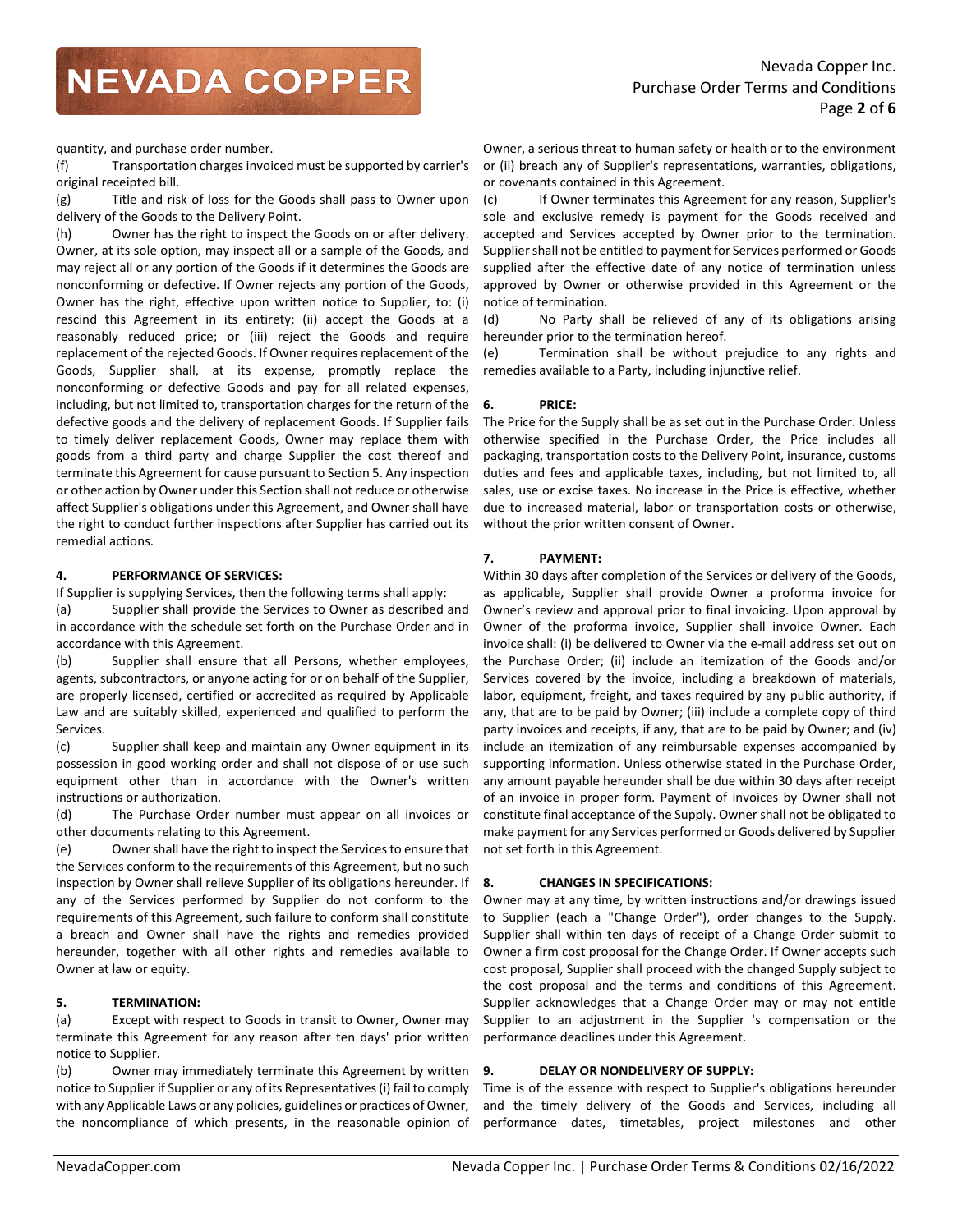requirements in this Agreement. If Supplier is supplying Services, Supplier will proceed diligently, continuously, and expeditiously in accordance with accepted industry practices and Standards and with any performance schedule set forth in the Purchase Order or provided via Owner's recognized portal or via email ("Performance Schedule"). If Supplier is supplying Goods, then upon Supplier's receipt of the Purchase Order or at any time thereafter, the Goods cannot be shipped within the time specified hereunder, notice thereof must be given immediately to Owner's representative by email or through Owner's recognized portal, together with advice on the best delivery possible. Failure to provide Services by the dates set out in the Performance Schedule or to deliver Goods on or before the date specified in the Purchase Order shall entitle Owner, at its option, to terminate all or any part of the Purchase Order without prejudice to any other rights Owner may have as a result thereof.

## **10. ACCESS TO SITE:**

If the Supply requires Supplier to enter onto Owner's site ("Site"), then the following shall apply: (i) Supplier acknowledges that entry onto the Site is at Supplier's own risk. Supplier shall ensure that Supplier's Representatives are aware that they enter onto the Site at their own risk; (ii) Supplier shall have control of and be liable for all risk of loss or damage to all equipment, machinery, or other property belonging to Supplier and its Representatives that is brought onto the Site; (iii) Supplier may be required to provide proof that the insurance policies required herein are obtained and are in effect before entering the Site; and (iv) Supplier will be required to observe and comply with Site rules and regulations and applicable safety policies and guidelines of Owner when on Site and will require its Representatives to do the same. Subject to the requirements set forth herein, Supplier and Supplier's Representatives are hereby authorized to enter the Site at such times as may be reasonably necessary to perform the Supply. Supplier and its Representatives may enter only those portions of the Site as are required for the Supply and shall perform the Supply in a manner that shall not interfere with any activities conducted by Owner or any other Person at the Site.

### **11. WARRANTIES:**

(a) Supplier warrants to Owner that for a period of 12 months from the date of delivery all Goods will: (i) be free from any defects in workmanship, material and design and, if multiple units of Goods are delivered, shall be even in kind and quality within each unit and among all units; (ii) conform to applicable specifications, drawings, designs, samples and other requirements specified by Owner; (iii) be fit for their intended purpose and operate as intended; (iv) be merchantable; (v) be free and clear of all liens, security interests or other encumbrances; and (vi) not infringe or misappropriate any third party's patent or other intellectual property rights. These warranties survive any delivery, inspection, acceptance or payment of or for the Goods by Owner.

(b) Supplier warrants to Owner that for a period of 12 months from the completion of the Services that: (i) Supplier possesses the skills, abilities, and qualifications necessary to perform the Services and that Supplier will exercise the appropriate degree of care, skill, and diligence exercised by professionals providing services similar to the Services; (ii) Supplier has the licenses, certifications and/or accreditations necessary to perform the Services; (iii) the Services shall conform in all respects to the specifications and Standards described in this Agreement; (iv) the Services shall be free from errors, omission, and other defects; and (v) there is and shall be no claim or infringement of any intellectual property rights resulting from the Services.

(c) The warranties set forth in this Section 11 are cumulative and in addition to any other warranty provided by law or equity. Any applicable statute of limitations runs from the date of Owner's discovery of the noncompliance of the Goods or Services with the foregoing warranties. If the Supply does not conform to the warranties stated above, then Supplier shall either, at Owner's option and at the sole cost and expense of Supplier, promptly repair or replace the defective Goods and/or re-perform the defective Services. Supplier shall be responsible for the cost of all relevant transportation to and from the Site, labor costs, and other expenses associated therewith. If Supplier fails to promptly take such corrective action, then Owner may do so at Supplier's expense. Supplier shall reimburse Owner for all actual costs and expenses incurred by Owner resulting from the failure of the Supply to meet the warranties hereunder. Replaced or repaired Goods and re-performed Services shall be subject to the same inspection, acceptance, and warranty provisions of this Agreement as originally delivered and performed.

(d) With respect to any warranties Supplier has received from third party suppliers, Supplier shall assign to Owner any such warranties and provide Owner with copies of the warranty contracts, provided that assignment of warranties to Owner shall not relieve Supplier of its obligations hereunder. Supplier shall not take any action to modify, release, waive, or otherwise discharge any such warranties without the prior written consent of Owner.

## **12. SUPPLIER REQUIREMENTS:**

Supplier shall: (i) pay all fees, wages, taxes, and medical insurance coverage and all other statutory deductions and benefits of its Representatives and comply with all applicable labor and employment requirements with respect to its Representatives, (ii) obtain all required licenses, consents, approvals, and permits necessary to perform its obligations hereunder, (iii) comply with all Applicable Laws that are applicable to this Agreement and Supplier's performance hereunder, including, but not limited to, all Applicable Laws related to anti-bribery, human rights and data protection, and (iv) comply with all rules, regulations and policies of Owner, including security procedures concerning systems and data and remote access thereto.

### **13. WORK PRODUCT:**

All Work Product developed or made by Supplier or its Representatives during the term of this Agreement in the course of the Supply are works made for hire and shall belong to Owner.

### **14. INDEMNITY:**

(a) To the fullest extent permitted by law, Supplier shall indemnify, defend, and hold harmless Owner, its Affiliates, and their respective Representatives (collectively, the "Indemnified Parties") from and against any and all loss, injury, death, damage, liability, claim, deficiency, action, judgment, interest, award, penalty, fine, cost or expense, including reasonable attorney and professional fees and costs, and the cost of enforcing any right to indemnification hereunder and the cost of pursuing any insurance providers (collectively, "Losses") arising out of or occurring in connection with (i) the Goods and Services purchased from Supplier, (ii) the negligence or willful misconduct of Supplier or its Representatives, or (iii) breach of this Agreement by Supplier.

(b) Supplier shall, at its expense, defend, indemnify, and hold harmless the Indemnified Parties against any and all Losses arising out of or in connection with any claim that the Indemnified Party's use or possession of the Goods or use of the Services infringes or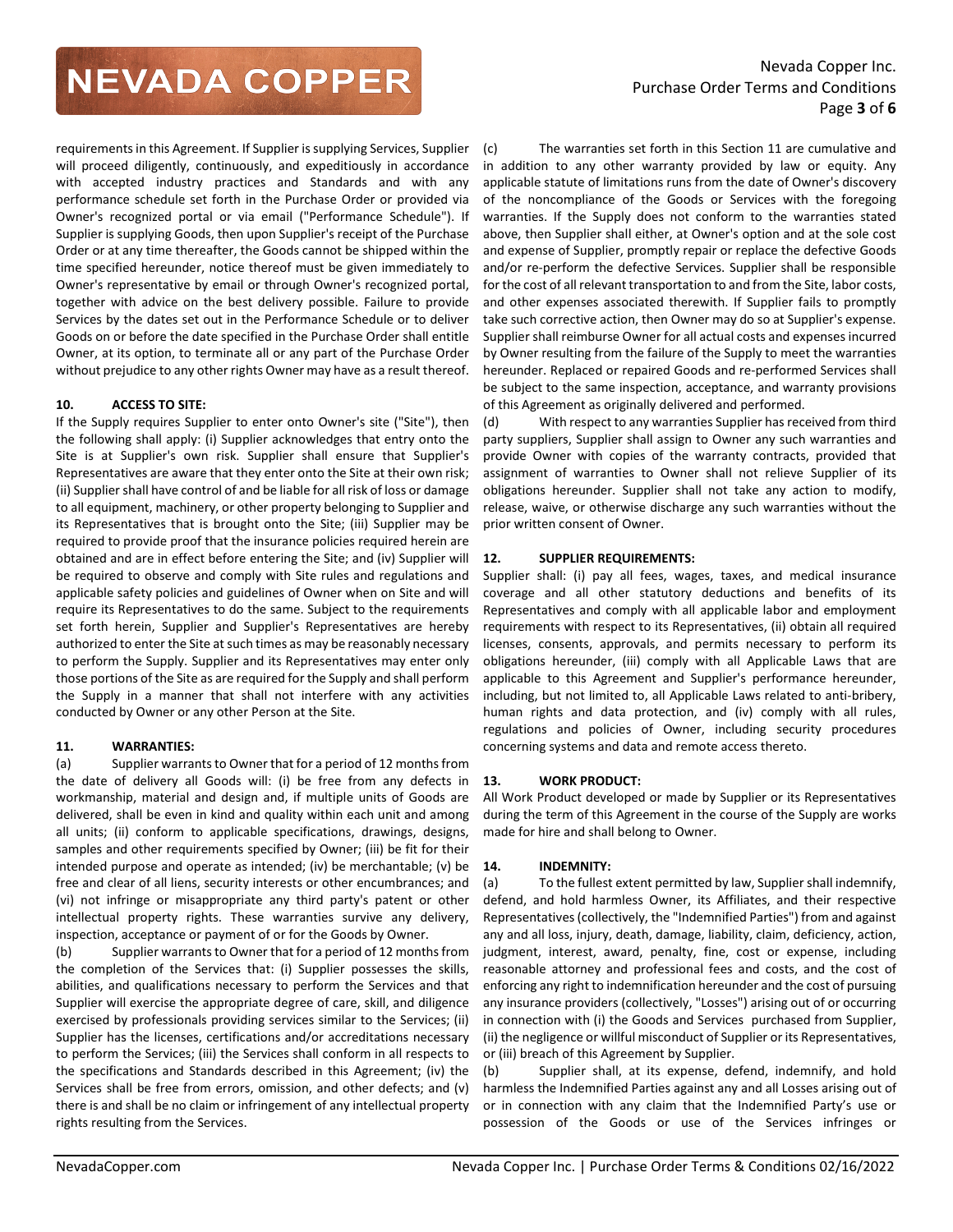misappropriates the patent, copyright, trade secret or other intellectual property right of any third party.

(c) Notwithstanding the foregoing, Supplier shall have no obligation to indemnify the Indemnified Parties if and to the extent that the relevant claim or Loss is primarily caused by the gross negligence or willful misconduct of the Indemnified Parties.

(d) Owner shall have the right, at its option, to participate in the defense of any such claim or suit hereunder without relieving Supplier of any obligations hereunder. Supplier shall not enter into any settlement without Owner's prior written consent.

(e) Supplier's indemnification obligations shall not be affected by any insurance Supplier is required to maintain under this Agreement. Every exemption, limitation, defense, immunity, indemnity, or other benefit contained in this Agreement or otherwise to which Owner is entitled shall be held by Owner for the benefit of and shall extend to protect the Indemnified Parties.

# **15. LIMITATION OF LIABILITY:**

Neither Party will be responsible to the other for lost revenues, lost profits, cost of capital, claims of customers, or other damages the nonbreaching Party could not reasonably have foreseen on entry into this Agreement; provided, however, the foregoing waivers of damages shall not apply with respect to: (i) Supplier's liability to Owner for which Supplier is required to be, but is not, insured under the insurance policies required hereunder; (ii) Supplier's liability for criminal acts, fraud, willful misconduct or gross negligence; (iii) Supplier's liability to the Indemnified Parties in respect of any claims made by and any Losses to any person other than the Indemnified Parties; (iv) Supplier's liability for the infringement of third-party intellectual property rights; or (v) Supplier's liability for breach of the confidentiality provisions of this Agreement.

## **16. SUPPLIER REPORTING AND UNFORESEEN CONDITIONS:**

Supplier shall report to Owner from time to time on the status of the Supply and in so doing shall: (i) immediately notify Owner if Supplier becomes aware of any unforeseen circumstances that may adversely affect the quality or safety of the Supply; (ii) if requested, provide Owner with all or a portion of the then existing Work Product; (iii) if applicable, promptly advise Owner of all material results obtained during the course of providing the Supply; and (iv) if applicable, deliver to Owner a final written report upon completion of the Supply or the earlier termination of this Agreement.

# **17. FORCE MAJEURE:**

Neither Party shall be liable for its failure to perform any of its obligations hereunder during any period in which the Supply is delayed by fire, flood, earthquake or other natural disaster, war, embargo, riot, acts of terror, or the intervention of any public authority of similar impact, provided that the Party suffering such delay immediately notifies the other Party in writing of the delay. Supplier's economic hardship or changes in market conditions are not considered an event of force majeure. If the Supply by Supplier is delayed by an event of force majeure for a cumulative period of 14 days or more, Owner, notwithstanding any other provision herein to the contrary, may terminate this Agreement by notice to Supplier. In the event Owner does not terminate this Agreement due to an event of force majeure, then (i) the time for performance or cure shall be extended for a period equal to the duration of the event of force majeure, and (ii) Supplier shall provide Owner with Supplier's plan to proceed with the Supply notwithstanding the event of force majeure.

## **18. CONFIDENTIALITY:**

All non-public, confidential or proprietary information of Owner, including but not limited to, specifications, samples, patterns, designs, plans, drawings, documents, data, business operations, customer lists, pricing, discounts or rebates, disclosed by Owner to Supplier, whether disclosed orally or disclosed or accessed in written, electronic or other form or media, and whether or not marked, designated or otherwise identified as "confidential" in connection with this Agreement is confidential, solely for the purpose of performing this Agreement and may not be disclosed or copied unless authorized in advance by Owner in writing. Upon Owner's request, Supplier shall promptly return all documents and other materials received from Owner. Owner shall be entitled to injunctive relief for any violation of this Section. This Section does not apply to information that is: (i) in the public domain; (ii) known to Supplier at the time of disclosure; or (iii) rightfully obtained by Owner on a non-confidential basis from a third party.

# **19. AUDIT:**

During the term of this Agreement and for a period of three years thereafter, Supplier shall maintain complete and accurate books and records with respect to the Supply and the invoices submitted to Owner for payment hereunder. Owner may audit such books and records of Supplier as may be reasonably necessary to determine the accuracy of any invoice submitted by Supplier.

# **20. NOTICES:**

All notices and other communications required or permitted under this Agreement shall be in writing and shall reference this Agreement and shall be deemed delivered on the earlier of when receipt is acknowledged or verified or (i) when delivered in person, (ii) the first business day after when sent by email or fax, (iii) five days after having been sent by a recognized commercial express courier or certified mail return receipt requested with written verification of receipt. All communications shall be sent to the receiving Party at the address set forth in the Purchase Order.

## **21. SUBCONTRACTING:**

Supplier shall not delegate, subcontract, or outsource any of its duties and obligations arising hereunder without the prior written consent of Owner. No delegation, subcontracting, or outsourcing by Supplier (permitted or otherwise) shall relieve Supplier of any duty or obligation arising under this Agreement. Nothing contained in this Agreement shall create any contractual relationship between Owner and any Supplier subcontractor or supplier.

## **22. INSURANCE:**

Except for the sole supply of Goods delivered to the Delivery Point by a common carrier, Supplier shall, at its own expense and prior to performing its obligations hereunder, procure and maintain insurance coverage underwritten by a reputable insurer with a security rating from A.M. Best of not less than A-VII and on terms and conditions consistent with prudent risk management practice and acceptable to Owner, but in no event less than those specified below:

(a) commercial general liability insurance with limits of not less than \$5,000,000 each occurrence and in the aggregate, covering liability arising from, as applicable, premises, operations, independent contractors, blasting and underground, products, completed operations,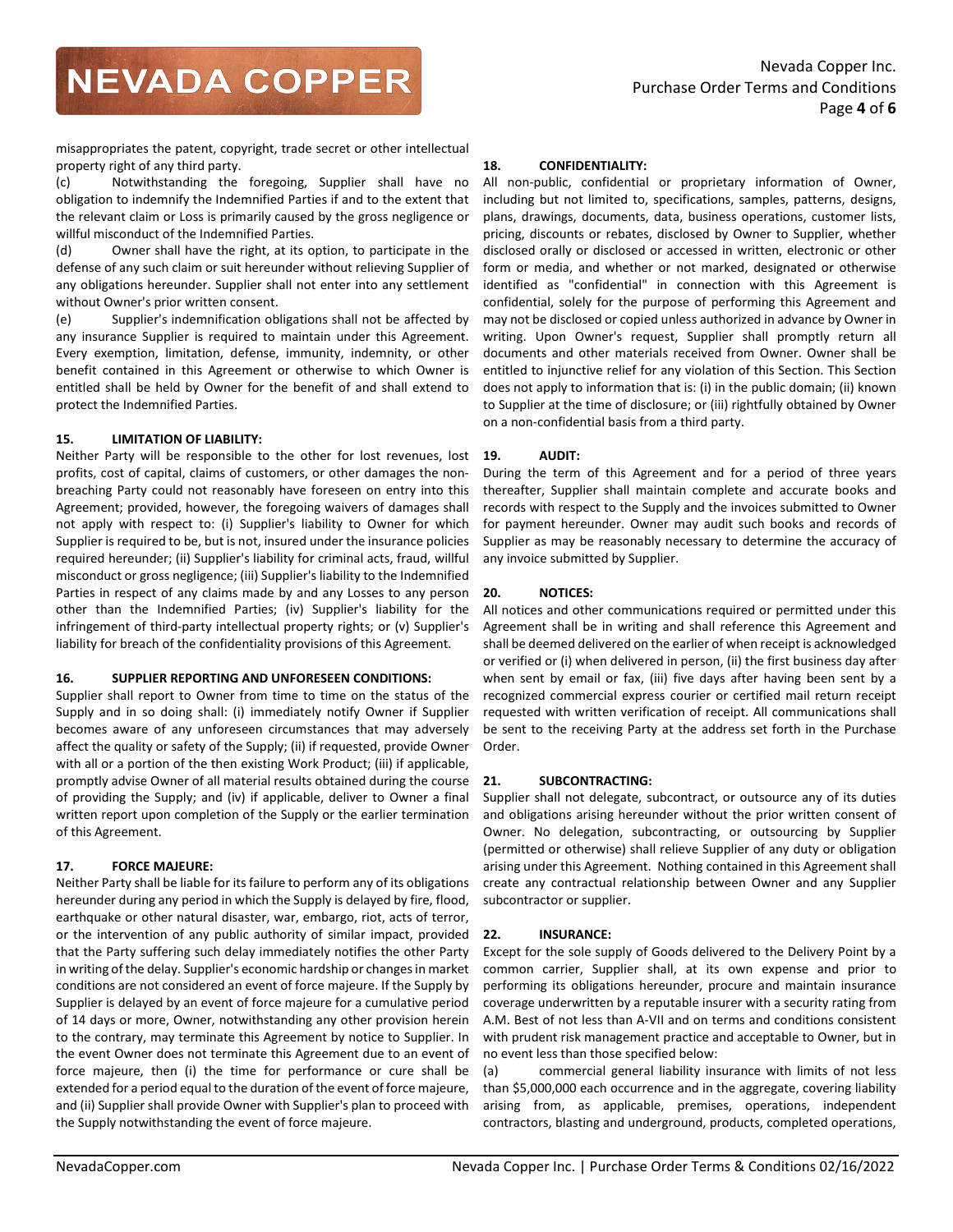personal injury and advertising injury, and liability assumed under contract;

(b) workers' compensation insurance issued in compliance with the Applicable Laws of each state affected by this Agreement;

(c) employer liability insurance with limits of \$1,000,000 per occurrence and \$2,000,000 aggregate;

(d) if Supplier shall use or provide for use of motor vehicles in providing the Supply, automobile (motor vehicle) insurance covering all liability for personal injury and property damage arising from the use of such vehicles with limits of liability of \$5,000,000 for each occurrence and in the aggregate;

(e) tools and equipment insurance with limits of \$1,000,000;

(f) technology professional liability, if applicable with limits of \$2,000,000; and

(f) if Supplier is required to be certified, licensed or registered by a regulatory entity and/or where the Supplier's error in judgment, planning, design or other professional services could result in economic loss to Owner, Supplier shall carry professional liability insurance with limits of liability of \$5,000,000.

Supplier shall maintain the insurance coverage required by this Agreement in force and effect throughout the term of this Agreement and, in the case of any coverage that is on a claims-made basis, for a period of two years after termination or, in the case of any applicable professional liability coverage, three years after termination. Supplier shall (i) cause Owner to be an additional insured under each of the insurance policies required hereunder and (ii) ensure that each policy includes (x) a waiver by the insurer of its rights of subrogation under Applicable Law to bring a claim against Owner and (y) a cross liability and severability of interests clause providing each insured the same rights under the policy; provided, however that the foregoing obligations shall not apply to workers' compensation insurance to the extent prohibited by Applicable Law.

## **23. DISPUTE RESOLUTION:**

(a) For any dispute, controversy or claims arising out of or relating to this Agreement or the breach, termination, interpretation or invalidity thereof (a "Dispute") the Parties shall endeavor for a period of two weeks to resolve the Dispute by negotiation. This period may be extended by agreement of the Parties. In the event the Dispute is not successfully resolved, the Parties agree to submit the Dispute to litigation in a court of competent jurisdiction. Nothing contained herein shall preclude a Party from initiating court proceedings relating to any Dispute arising under this Agreement where that Party seeks urgent or interim declaratory or injunctive relief.

(b) The prevailing Party in any proceeding shall, in addition to other relief awarded, be entitled to recover reasonable legal fees, expenses, and costs of investigation as actually incurred in any mediation, arbitration, litigation, appeal, bankruptcy, or other such proceedings.

## **24. GOVERNING LAW:**

a. This Agreement shall be governed by and construed in accordance with the internal laws of the State of Nevada without giving effect to any choice or conflict of law provision or rule (whether of the State of Nevada or any other jurisdiction) that would cause the application of the laws of any jurisdiction other than those of the State of Nevada. Any legal suit, action or proceeding arising out of or related to this Agreement or the matters contemplated hereunder shall be instituted exclusively in the federal or state courts located in Washoe

County, Nevada.

b. Each party irrevocably submits to the exclusive jurisdiction of the courts of the State of Nevada in any suit, action or proceeding relating to or arising out of this Agreement, and waives any objection based on improper venue or forum non convenience. Service of process, summons, notice or other document by mail to such party's address set forth herein shall be effective service of process for any suit, action or other proceeding brought in any such court.

### **25. WAIVER:**

No waiver by Owner of any of the provisions of this Agreement is effective unless explicitly set forth in writing and signed by Owner. No failure to exercise, or delay in exercising, any right, remedy, power or privilege arising from this Agreement operates, or may be construed, as a waiver thereof. No single or partial exercise of any right, remedy, power or privilege hereunder precludes any other or further exercise thereof or the exercise of any other right, remedy, power or privilege.

## **26. NO THIRD-PARTY BENEFICIARIES:**

This Agreement is for the sole benefit of the Parties hereto and their respective successors and permitted assigns and nothing herein, express or implied, is intended to or shall confer upon any other person or entity any legal or equitable right, benefit or remedy of any nature whatsoever under or by reason of this Agreement.

## **27. SEVERABILITY:**

If any provision of this Agreement shall be held to be invalid, illegal, or unenforceable, such provision shall be enforced to the fullest extent permitted by law and the validity, legality, and enforceability of the remaining provisions shall not in any way be affected or impaired thereby. A provision of similar economic effect shall be substituted for any invalid, illegal, or unenforceable provision.

## **28. SURVIVAL:**

Any obligations and duties that, by their nature, extend beyond the expiration or earlier termination of this Agreement including, but not limited to, the warranties in Section 11, the indemnities in Section 14, the liability limitations in Section 15, and the confidentiality provisions in Section 18, shall survive any such expiration or termination and remain in effect.

### **29. ASSIGNMENT:**

Supplier shall not assign, transfer, delegate or subcontract any of its rights or obligations under this Agreement without the prior written consent of Owner. Any purported assignment or delegation in violation of this Section shall be null and void. No assignment or delegation shall relieve the Supplier of any of its obligations hereunder.

## **30. RELATIONSHIP OF THE PARTIES:**

The relationship between the Parties is that of independent contractors. Nothing contained in this Agreement shall be construed as creating any agency, partnership, joint venture or other form of joint enterprise, employment or fiduciary relationship between the Parties, and neither Party shall have authority to contract for or bind the other Party in any manner whatsoever.

### **31. ENTIRE AGREEMENT:**

This Agreement sets forth the complete understanding of the Parties as